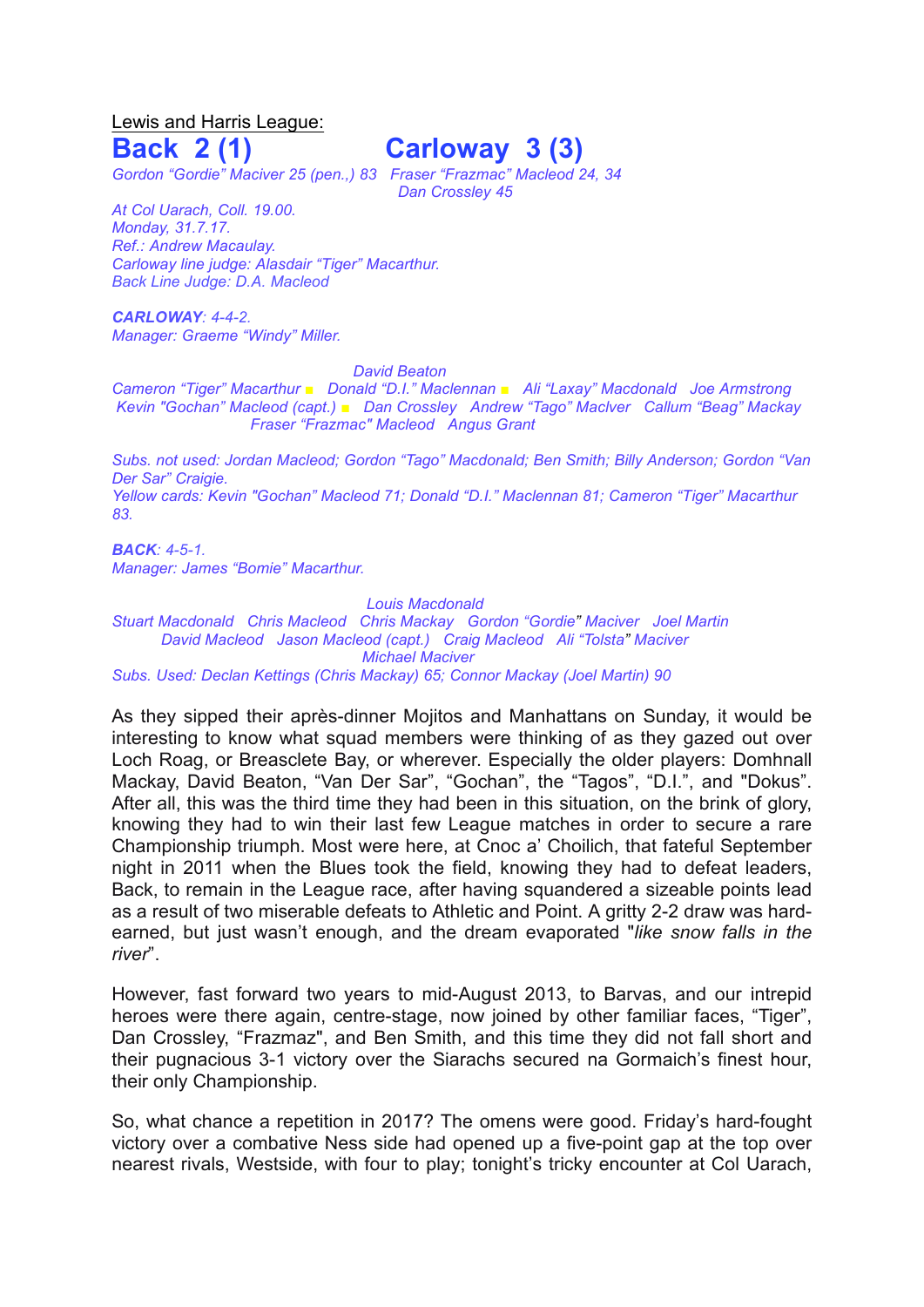an even-trickier home tie on Monday versus Point, then two away, facing each Stornoway side in turn.

Carloway's two previous encounters this season with the Bacachs hadn't exactly been heart-warming. On the opening day of the season, here in Coll, two clunky, misfiring outfits had struggled for 107 minutes to keep their fans awake in the ABC Round 1, with a late saver from Archie "Statto" MacDonald cancelling out a fourthminute opener from Chris Mackay and setting up a penalty shoot-out, won by the Blues. In early May, at home, na Gormaich dominated possession and territory but profligacy in front of goal left them slightly fortunate to edge the visitors 3-2 in the League, in a contest mainly remembered for "Tago's" opening stunner, in 1 minute 4 seconds, set up by a sublime, low breaker from Billy Anderson. It also featured the briefest of brief "appearances" by Stuart "Gochan" Macleod.

Tonight, David Beaton returned in goal, with Craigie once more dropping to the bench, beside young-bloods, Jordan Macleod and Ben Smith, and veterans, Gordon "Tago" Macdonald and Billy Anderson. Unfortunately, Domhnall Mackay's groin injury required further rest, so he joined another injured "*great*", Kenny "Dokus" Macdonald, in the Chairman's Executive Box. This entailed re-jigging the midfield: emerging talent, Callum "Beag" Mackay, re-appeared on the left, while the mercurial Kevin "Gochan" Macleod, making his 200th appearance in blue, was graced with the captaincy tonight on his return on the right.

For the Broadbay Blues, Campbell Macdonald was still out with his cruciate complaint, so Craig Macleod was handed the heavy task of putting the hems on speed-merchant, Angus Grant, while his brother, David, had an equally unwelcome task on the left, attempting to contain the explosive talents of "Frazmac", who, like Joe Armstrong, was making his 50th appearance for the club.

After the unpleasant afternoon, the rain and cloud had largely cleared away and Col Uarach was blessed with a beautiful, clear, windless evening, though the pitch looked quite heavy, suggesting it might prove a factor in proceedings later in the game. A period of broken play, in which each side grappled for an elusive cohesion, ended in the 13th minute when a "Gordie" free-kick in a dangerous position, on the right edge of the Carloway box, cannoned against the wall and was cleared. The ball broke back into the Carloway half and "Tago" and Crossley combined well in the centre to free "Frazmac" down the Blues' right past Macleod. Ten metres from the bye-line, he checked, then swept a low squared ball across the face of the Back goal, but Grant had over-anticipated the pass and the ball flew behind him to the left, where "Gochan" managed to control it, 18 metres from goal. He cut back past "Tolsta" and turned in but Jason Macleod dived in to block his attempted drive at goal from 16 metres.

The visitors were setting the Bacach back-line a test, a choice over how high to push, for as "Tolsta", Chris Macleod, and Mackay battled for midfield possession and control with "Tago" and Crossley, the latter repeatedly picked out Callum "Beag", "Gochan", "Frazmac", and Grant for the fast break. Eventually, in the 24th minute, it paid off. Crossley robbed "Tolsta" coming forward in the centre, 10 metres within the Blues' half, then sent the sweetest of chips diagonally forward leftwards for Grant to outpace Craig Macleod down the length of the Back half. He made 10 metres from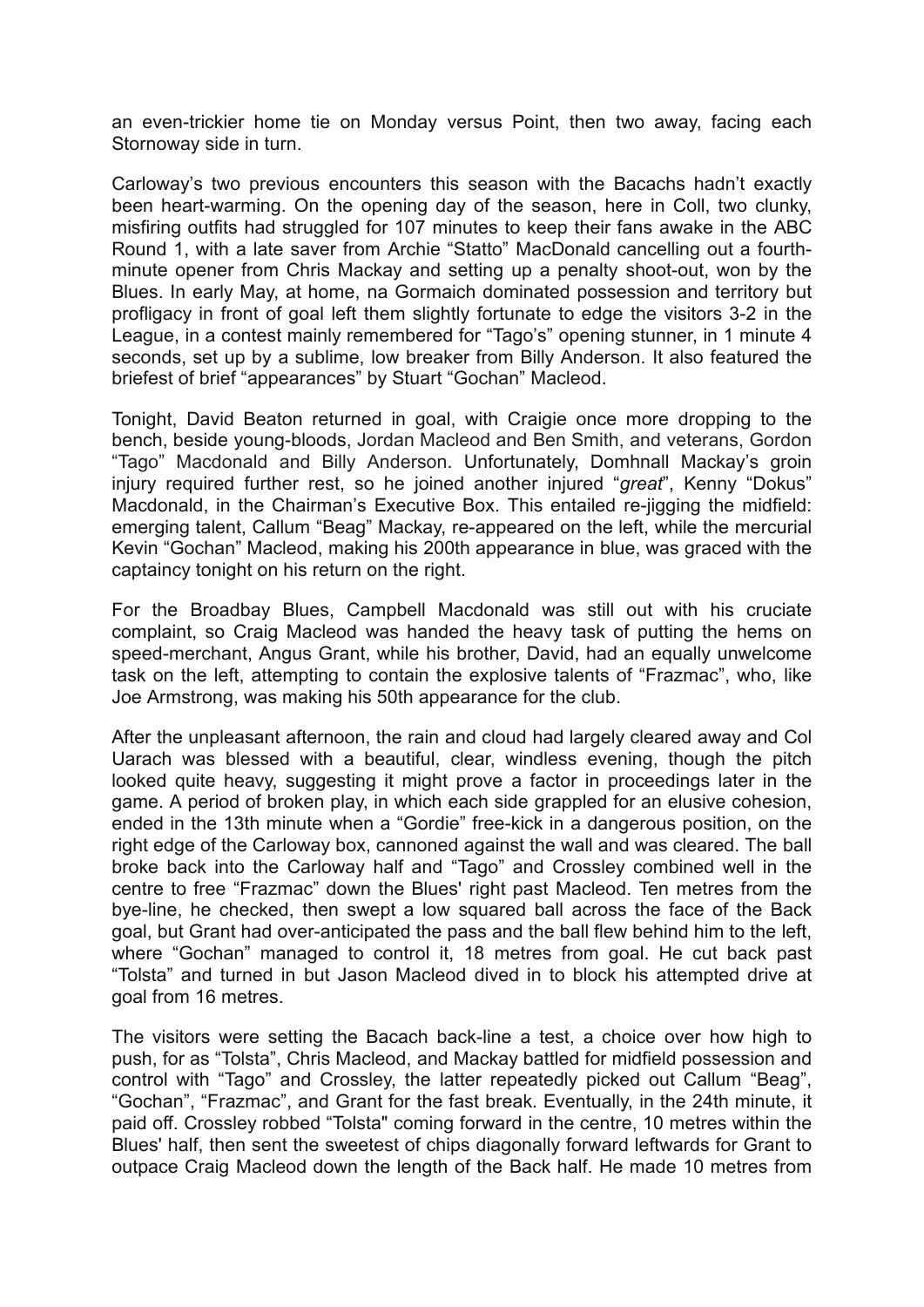the bye-line before whipping across a perfect squared low ball for the arriving "Frazmac" to nip in just in front of David Macleod to ram home low to Maciver's right (**0-1**).

However, what is it Adéle sings " *— we've been here before — "*? Carloway had hardly finished their "*Well dones*" and slaps on the back before the game's first controversial incident dropped from the heavens. Straight from the kick-off, Back surged forward. The ball was played forward to the right as Chris Macleod moved into the right of the Carloway area. As he controlled it about 10 metres from the line, to the right of goal, Armstrong, caught on the wrong side of him, came across him and knocked the ball away inwards. There was contact, but it seemed innocuous; however, as the player went down, the referee had no hesitation in pointing to the spot. No prizes for guessing what happened next. Eventually, after the entire Carloway squad had been manhandled out of the area, "Gordie" sent a cool, low strike to Beaton's right as the keeper chose left (**1-1**).

The Blues slowly regained their calm and in 32 minutes a Crossley free-kick from the centre, midway within the Back half, was flighted perfectly, *a la* Roberto Baggio, right on to the toe of "Tago", standing off the back-line, 10 metres out from Maciver's right-hand post, but in his haste to whip the ball in, he miscued and Macleod thumped the ball to safety. Two minutes later, however, Carloway clicked. As Grant tried to trick his way across the left edge of the box, Craig Macleod was adjudged to have tripped him. Crossley arrived and clipped across the sweetest of head-high curlers behind the line but just too far for the keeper to come. Again "Frazmac" was there first in front of the Macleods and "Gochan" to head the ball strongly to Maciver's right from 10 metres (**1-2**).

In 42 minutes a neat Crossley slip, just inside the left of the Bacach half, freed Callum "Beag" down the left to make the byeline. Again, "Frazmac" was first to his cut-back to the right of centre, 12 metres from goal, but his touch wasn't clean and the ball bounced back to Maciver harmlessly.

Three minutes later, on the stroke of half-time, the second, "*Oh no, here we go again!*" moment arrived. "Tiger" won the ball in his own half and surged diagonally leftwards into the Back half, then checked, and squared to his right to "Laxay" who took off on one of his trademark stumbling runs. As he approached midway within the Bacach half, Chris Macleod came from behind with a sliding tackle from his right to knock the ball away, and in so doing, the Blues' defender went down. Again, contact seemed minimal, but as "Laxay" consoled himself on the ground and players milled around - protesting, organizing, you name it - 'Raymondo" seized the moment and stroked the ball straight and low into the right-hand side of the unguarded goal from 25 metres or so (**1-3**). Now another entire, outraged team surrounded the referee - this time, Back - but the goal stood, and, thankfully, the whistle blew for half-time, giving everyone 10-15 minutes to cool off.

## **Half-time: Back 1 Carloway 3**

So, an entertaining first half, with the visitors edging the chances, was largely forgotten in a maelstrom of controversy. At least each side could feel equally aggrieved; it would have been unfortunate if both "huge" decisions had gone against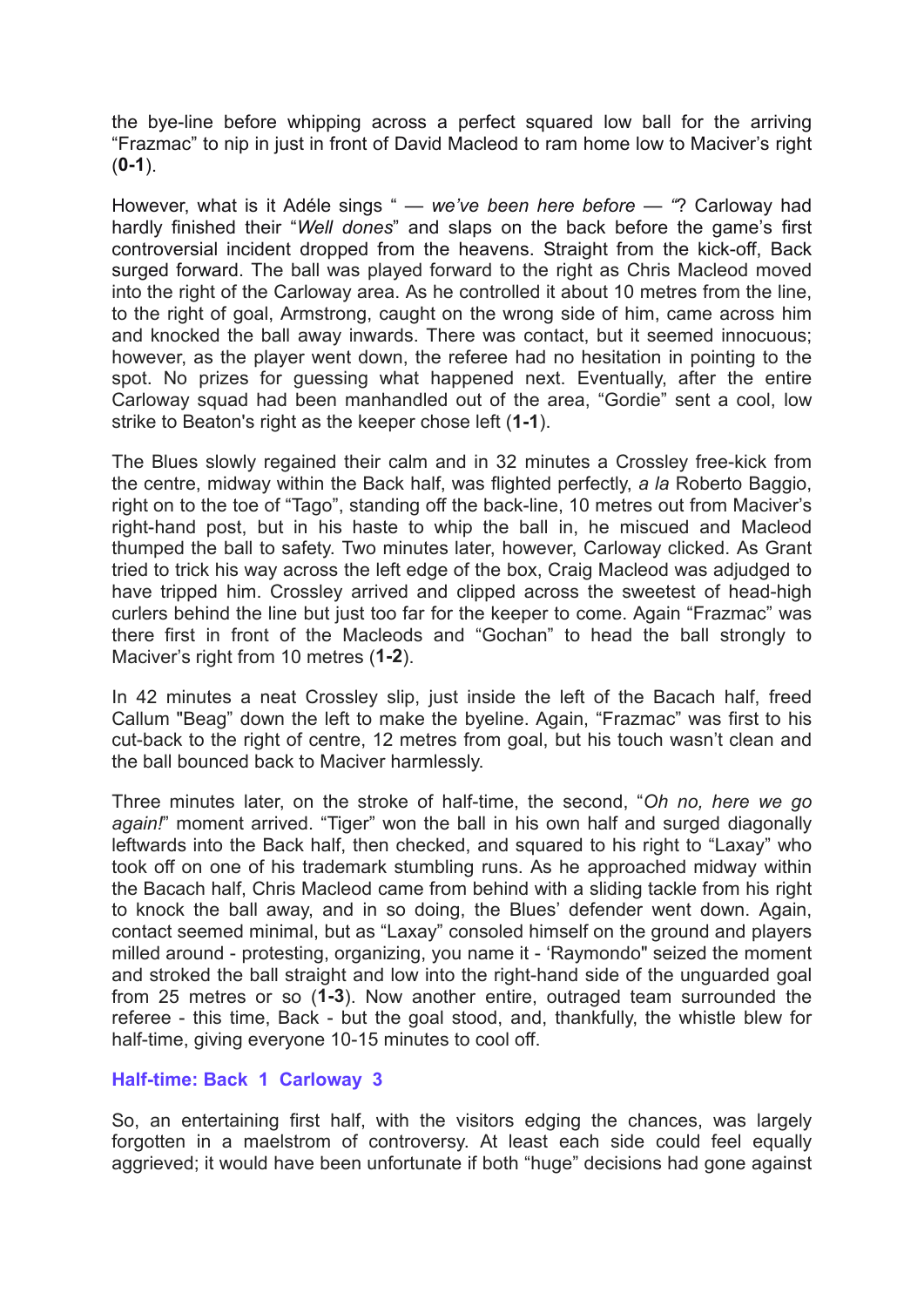the one side.

As far as Carloway was concerned, they were in a good place, and it allowed them to indulge their preferred second-half style more and more as the 45 minutes progressed - the solid high back-line; a flooded, combative midfield, then the sudden break at pace as "Tago" and Crossley freed "Gochan", "Frazmac", Grant, and Callum "Beag" down the wings or centre. Back had to live with this, hoping the two Chris Ms. and "Gordie" could conjure up an early break-through to revitalize their chances early.

However, as the minutes passed, the openings arrived at the other end more frequently. In 55 minutes a "Tago" cruncher just inside the centre of the Back half saw the ball run forward to "Gochan" and he turned and sent the ball forward immediately, diagonally towards "Frazmac" breaking on the right. Sixteen metres from the byeline he squared a high cross across goal which "Gochan" met on the penalty spot but it was just inches too high for him and his header spun away to Maciver's right. A minute later, from midway within the Bacach half, out on the left touch-line, Crossley delivered a perfect de Bruyne free-kick over the defensive line for Grant to meet head-high, 10 metres out in front of goal, but the ace goal-getter managed to reverse-head the ball well-wide of Back's right-hand post. Moments later, it was Callum "Beag's" turn to check back on the left touch-line, midway within the Bacach half, and send a glorious high in-swinger towards the near post, but "Frazmac's" powerful header from 16 metres went straight to the keeper.

Back, at this point, were simply unable to penetrate the Blues' back-line, nor contain Crossley in the centre or the pacy strikers he freed up front. In 66 minutes Crossley again won the ball in the centre circle and steamed forward into the opposition half, before unleashing a perfect Jimmy McIlroy between the Macleods for Grant to race into the left of the box. Maciver saw the danger and charged out to push the ball away from the hit-man, but his block ran forward out of his box and he was forced to chase it and boot it out of play. In 70 minutes Grant himself contrived to ghost behind his shadow, Craig Macleod, and send across a low square cross which "Frazmac" met by the near post, 12 metres from goal, but his clever flick played off Jason Macleod which made it an easy pick-up for Maciver.

Another opportunity arrived six minutes later when a Crossley diagonal once more picked out Grant racing clear on the left. Midway within the Back half he sent a low diagonal forward to "Frazmac" coming through fast on the break in the centre. As Macleod struggled to close the big striker down, "Frazmac" took his time, 16 metres from goal in the centre, to pick out his spot - and then stabbed the ball a foot over Maciver's left-hand bar. In the final ten minutes

Carloway appeared to settle for what they had, saying to themselves, *"Hold fast what you have, so that no one may seize your crown",* and this mainly seemed to involve containing "Gordie", Back's prime *animateur*, by fair means or foul - usually the latter. In 80 minutes a "Gordie" free-kick, 10 metres in from the touch-line and 10 metres from the bye-line, was curled in beautifully and was heading inside Beaton's right-hand post before the keeper anticipated its flight and got across smartly to punch the ball outwards. "Frazmac" claimed the breaking ball just outside the right of his own area and sprinted off down the right like Usain Bolt, trailing defenders in his